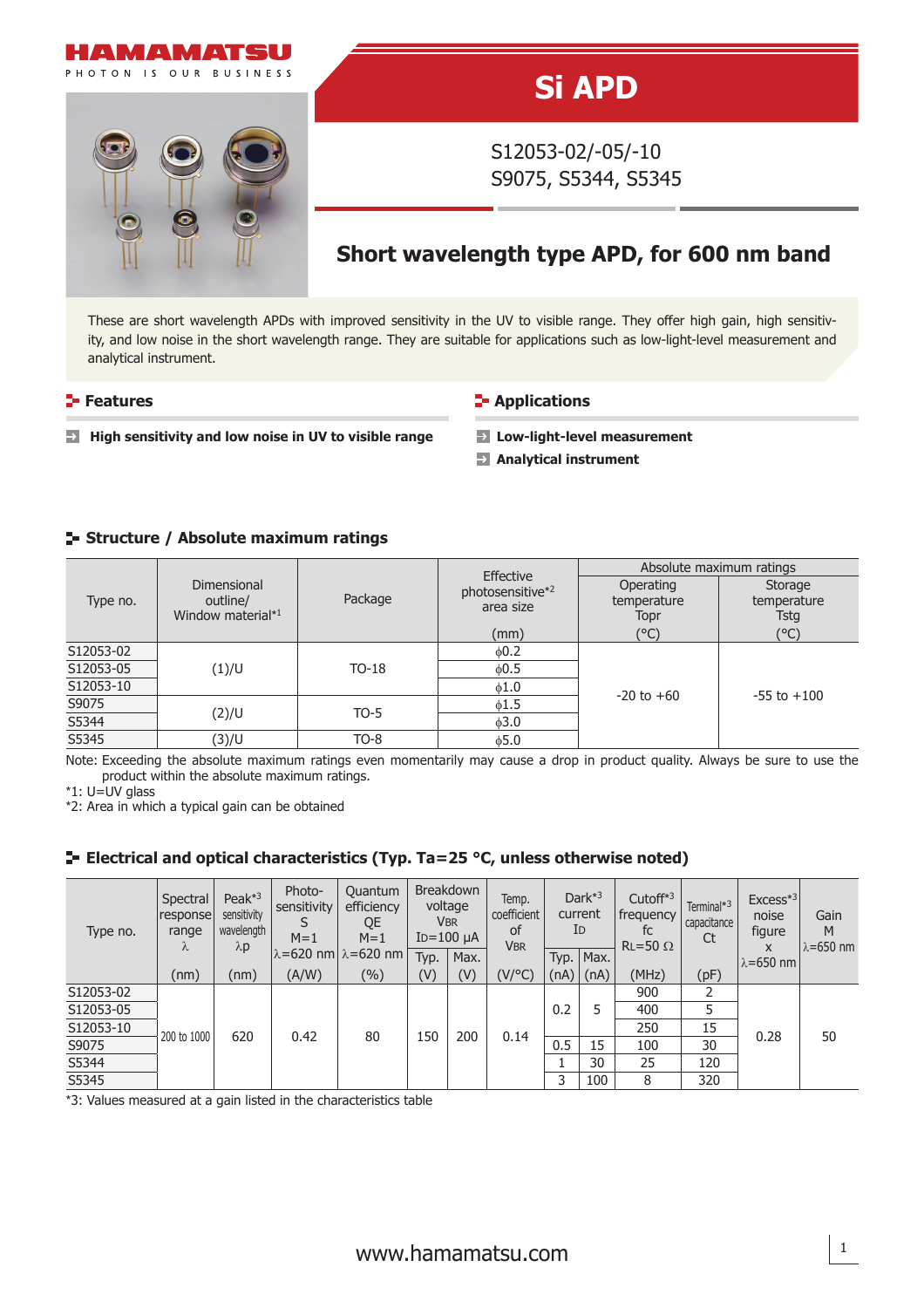### **Spectral response**





#### **<sup>1</sup>- Quantum efficiency vs. wavelength**





2



**P** Dark current vs. reverse voltage



Reverse voltage (V)

VIZNMENT PHOTON IS OUR BUSINESS

KAPDB0009EE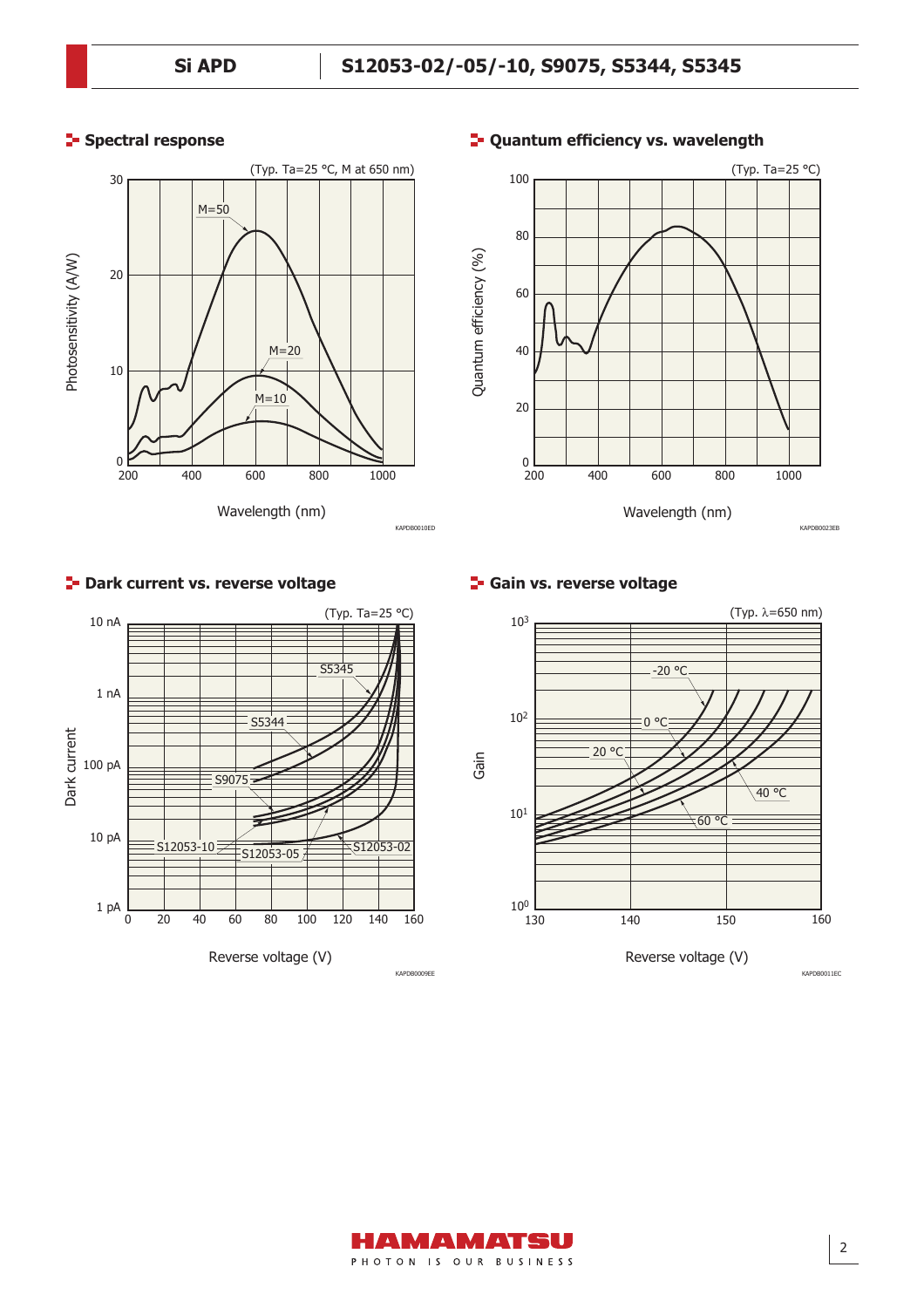

#### **T**- Terminal capacitance vs. reverse voltage **EXECO EXECO EXECO EXECUTE:** Terminal capacitance vs.



#### **P** Dimensional outlines (unit: mm)

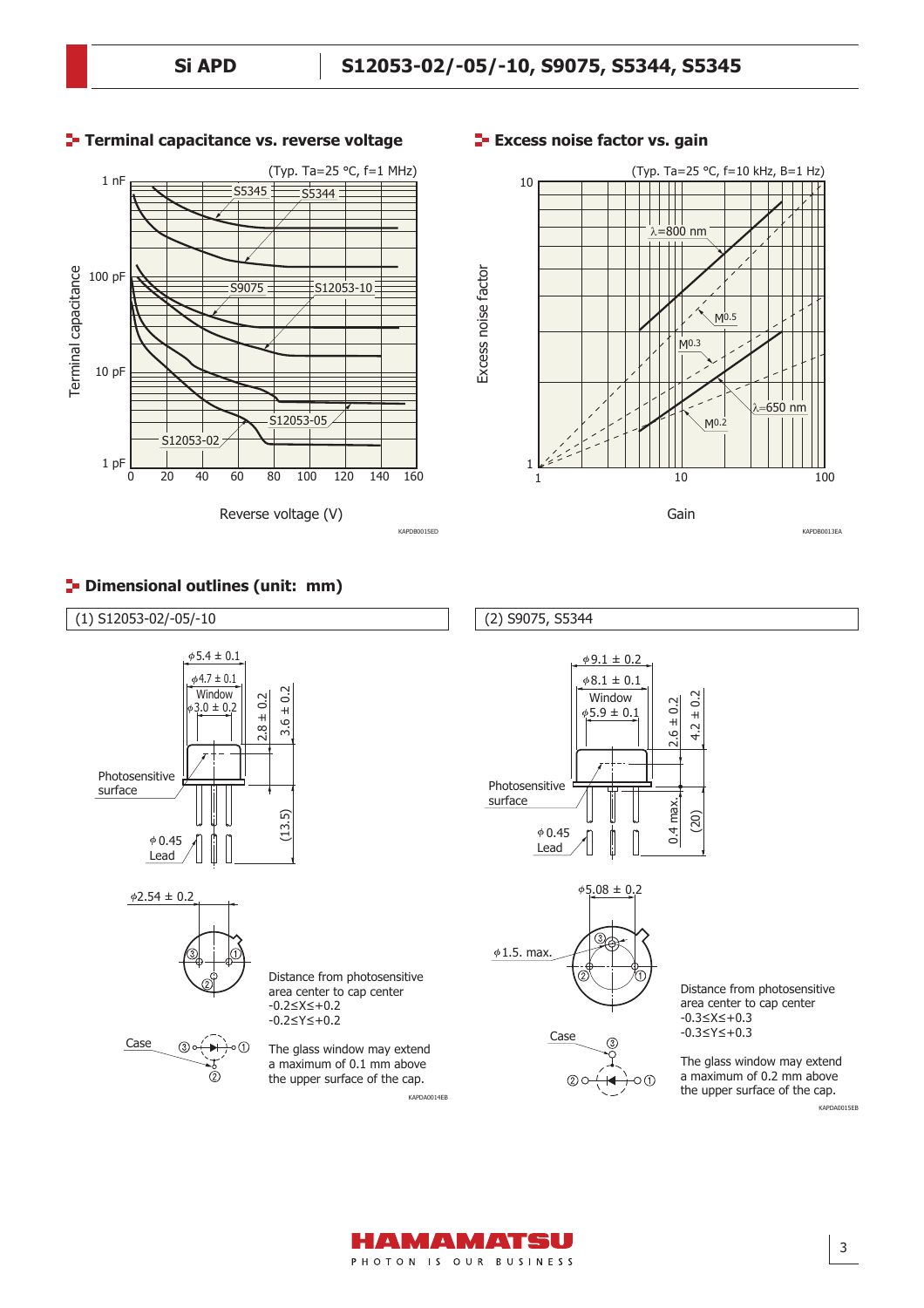#### (3) S5345



#### **Precautions**

Long-term exposure to UV will cause produt characteristics deteriorate. Avoid exposing the products to any unnecessary UV irradiation.

#### **Related information**

http://www.hamamatsu.com/sp/ssd/doc\_en.html

#### **Precautions**

- ∙ Notice
- ∙ Metal, ceramic, plastic package products / Precautions

Technical information

∙ Si APD / Technical information



4

KAPDA0016EC